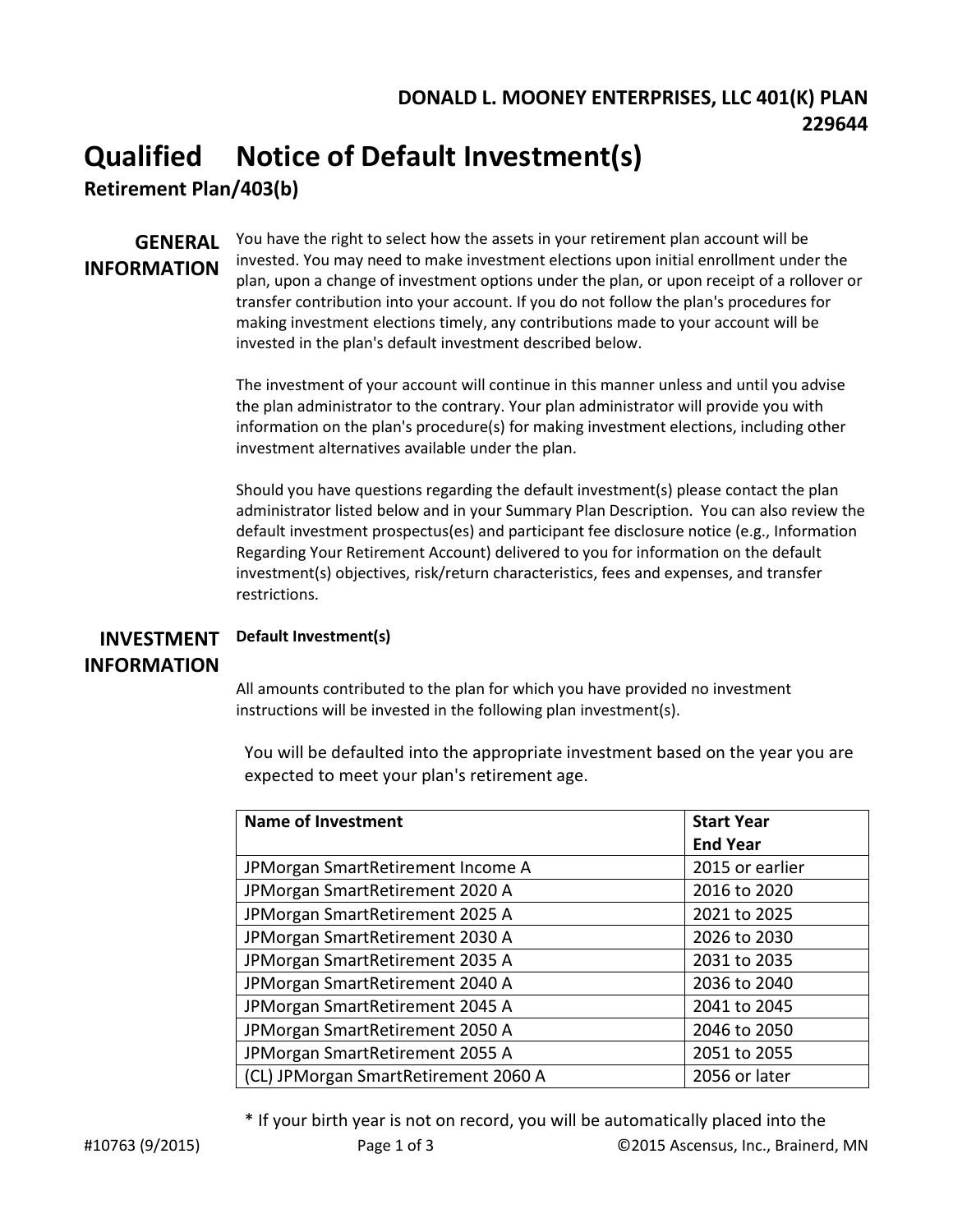BB&T Insured Deposit Program (100%).

#### **Description of investment objectives and risk and return characteristics of the default investment(s):**

You will be defaulted into the appropriate investment based on the year you are expected to meet your plan's retirement age. This investment includes a preselected investment mix that will be automatically updated as you get closer to retirement. Investments are subject to the risks of their underlying assets. The year in the fund name refers to the approximate year (the target date) when an investor in the fund would retire and leave the workforce. The fund will gradually shift its emphasis from more aggressive investments to more conservative ones based on its target date. A target date investment is not guaranteed at any time, including on or after the target date.

#### **Description of fees and expenses associated with the default investment(s) and any transfer from the default investment(s):**

You may transfer the assets invested in the default investment(s) to any other investment alternative available under the plan. If you transfer to another investment alternative within 90 days beginning on the date your first contribution is invested in the plan or when you first had the opportunity to direct the investment of your assets, you will not incur any transfer fees or expenses. After this 90-day period, any applicable fees and expenses associated with the transfer from the default investment(s) will apply. In addition, the operating fees and expenses described below will always apply to this default investment(s).

| <b>Name of Investment</b>            | NET annual operating expense* |            |
|--------------------------------------|-------------------------------|------------|
|                                      | As a %                        | Per \$1000 |
| JPMorgan SmartRetirement Income A    | 0.72%                         | \$7.20     |
| JPMorgan SmartRetirement 2020 A      | 0.81%                         | \$8.10     |
| JPMorgan SmartRetirement 2025 A      | 0.84%                         | \$8.40     |
| JPMorgan SmartRetirement 2030 A      | 0.86%                         | \$8.60     |
| JPMorgan SmartRetirement 2035 A      | 0.88%                         | \$8.80     |
| JPMorgan SmartRetirement 2040 A      | 0.89%                         | \$8.90     |
| JPMorgan SmartRetirement 2045 A      | 0.89%                         | \$8.90     |
| JPMorgan SmartRetirement 2050 A      | 0.89%                         | \$8.90     |
| JPMorgan SmartRetirement 2055 A      | 0.89%                         | \$8.90     |
| (CL) JPMorgan SmartRetirement 2060 A | 0.90%                         | \$9.00     |

| <b>Name of Investment</b>               | NET annual operating expense* |            | Fund % in<br><b>Portfolio</b> |
|-----------------------------------------|-------------------------------|------------|-------------------------------|
|                                         | As a $%$                      | Per \$1000 |                               |
| <b>BB&amp;T Insured Deposit Program</b> | N/A                           | N/A        | 100%                          |
|                                         |                               |            |                               |